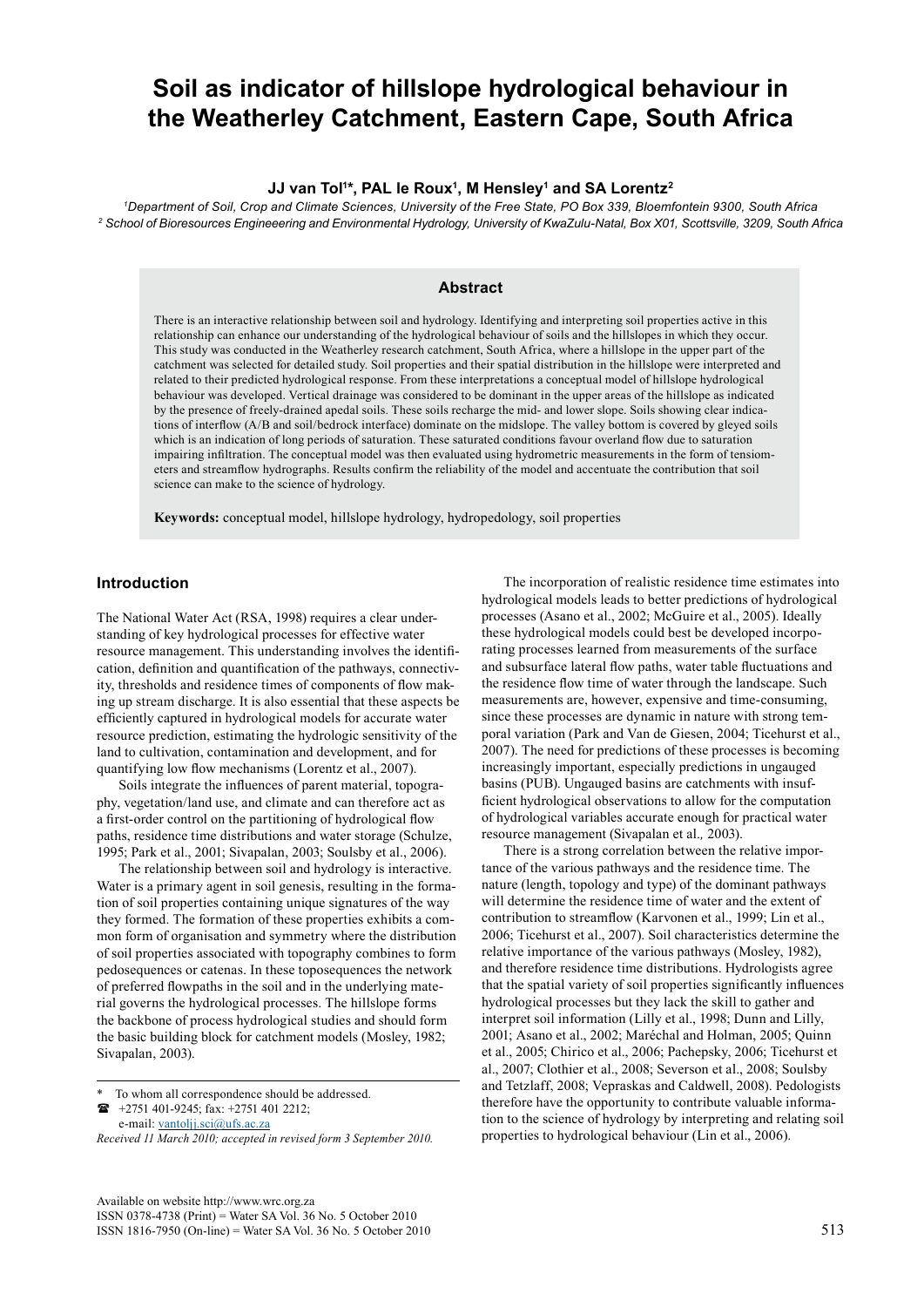Theory development will advance if we can develop simple models which may be caricatures of the basin system, but, nevertheless, contain within them the basic properties of the actual basins (Sivapalan, 2003). The aim of this study is to identify and interpret soil properties in a selected hillslope and relate the properties to their hydrological response in order to develop a conceptual model of hillslope hydrological behaviour, and also to test the reliability of the model in relation to hydrological observations.

# **Materials and methods**

## **Study area**

The Weatherley research catchment is situated in the Eastern Cape, 4 km south-west of Maclear, South Africa. The catchment covers approximately 160 ha and is one of many small tributaries of the Mooi River. The highest point in the catchment occurs in the southwestern corner at 1 352 m a.m.s.l and the stream exits the catchment at 1 254 m. The geology consists of sandstone and mudstone of the Elliot Formation above 1 300 m a.m.s.l. (De Decker, 1981). Below this, sandstone and mudstone of the Molteno Formation predominates. The Molteno Formation forms a prominent 'shelf' around most of the catchment at an altitude of approximately 1 320 m, which has a dominating influence on the hydrology of the catchment, especially on the eastern and southern sides. Two small dolerite dykes with a north-south strike occur in the catchment. The mean annual precipitation (MAP) is approximately 1 000 mm year<sup>1</sup> (Van Huyssteen et al., 2005). The mean annual potential evaporation (MAE) is 1 488 mm (BEEH, 2003). The winters are cold, with mean minimum temperatures of 4ºC. Frost and snowfall is common, particularly in the higher-lying areas during the winter. The summers are warm with a mean maximum temperature of 25ºC (Roberts et al., 1996). The natural land cover consists of Highland Sourveld grasslands with a basal cover of 50-75% on the hillslopes. *Eucalyptus nitens, Pinus elliottii* and *Pinus patula* trees were planted in selected areas during 2002. Wetland conditions exist throughout the catchment along the stream, with a width of 100 to 400 m. The widest areas of this wetland are associated with seepage lines from contributing hillslopes (Lorentz et al., 2007).

A hillslope in an upper sub-catchment (Uc) of the Weatherley catchment was selected for this study. The Uc was used due to its small size (30 ha) and the relatively simple soil pattern compared to the whole catchment. Hydrological data were collected at a crump weir at the outlet of Uc. Seven soil profiles, 8 auger observations, 5 tensiometer nests (Uc4-Uc8), as well as 3 neutron probe access tubes were included in the selected hillslope. The experimental network of the Uc is presented in Fig. 1.

## **Soil data**

Soil data from a soil survey (Roberts et al., 1996), profile descriptions (Van Huyssteen et al., 2005) as well as auger observations were used to describe the soils. A brief description of soil observations in the selected hillslope is presented in Table 1. The observations are presented in sequence starting from P211 near the stream towards 240 close to the southern catchment divide (Fig. 1). Observation numbers with a 'P' prefix refer to profile descriptions; those with a number only refer to auger observations of Roberts et al. (1996) and numbers prefixed by Uc refer to additional auger observations at



*Figure 1* 

*The Weatherley catchment and experimental network (Lorentz et al., 2004) and the selected hillslope. Streamflow data were observed at crump weir W1.*

measuring sites of Lorentz et al.(2004). The soils were divided into 3 'hydrological soil types' according to their expected hydrological behaviour. The different soil types are:

- Responsive soils where saturated conditions favour saturation excess overland flow
- Interflow soils with lateral flow either at the soil/bedrock or A/B horizon interface
- Recharge soils where vertical drainage through and out of the soil profile are dominant (Table 1).

### **Evaluation of conceptual model**

The conceptual model based on soil information was evaluated using hydrological and hydropedological measurements obtained from the BEEH 2003 and 2007 databases (BEEH, 2003; 2007: for a detailed description on the manufacturing and installation of the tensiometers used in this study see Lorentz et al., 2001 and for the calibration and data gathering by neutron water meters for baseflow estimation see Van Huyssteen et al., 2005). Two periods towards the end of the rain seasons of 2001 and 2002 were selected for evaluation purposes (2002 was selected due to the lack of continuity in the tensiometer data of Uc7 during 2001). These periods were selected to illustrate the dominant hydrological processes active when the catchment is delivering water to stream flow mainly by drainage, i.e. the catchment was not being recharged to a significant extent by precipitation. For hydrograph analysis it was assumed that the selected hillslope is representative of the whole Uc.

The tensiometer nests, for evaluation purposes, were selected to illustrate different dominant hydrological pathways of various hydrological soil types (Table 1): responsive soils are presented by Uc4 (Ka1000); interflow soils (soil/bedrock) by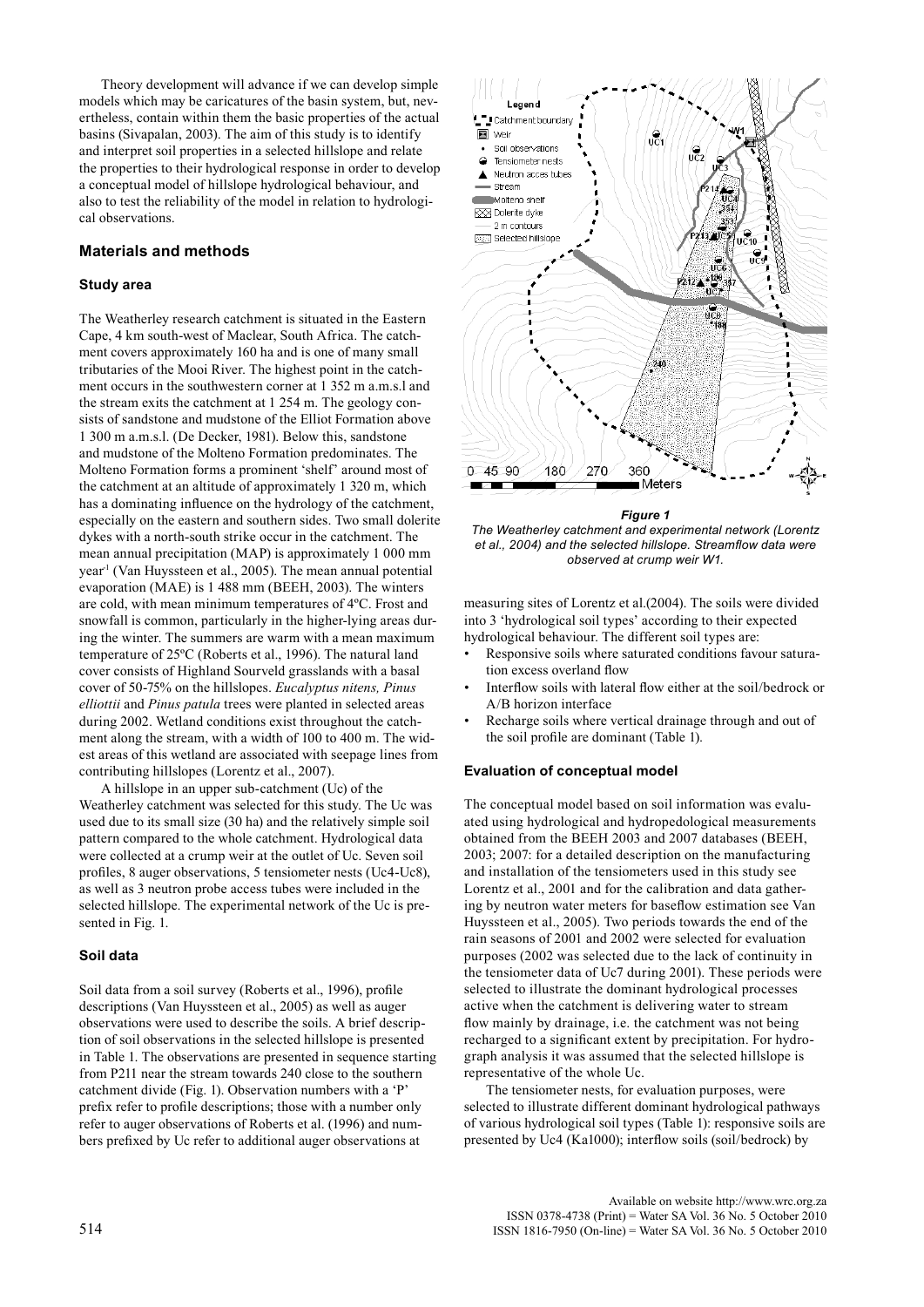| <b>TABLE 1</b><br>A brief description of the soil observations in the hillslope shown in Fig. 1 |                                                   |                                |                    |                                                                                           |                           |                |                                 |                                                        |                                  |  |
|-------------------------------------------------------------------------------------------------|---------------------------------------------------|--------------------------------|--------------------|-------------------------------------------------------------------------------------------|---------------------------|----------------|---------------------------------|--------------------------------------------------------|----------------------------------|--|
| <b>Observation</b>                                                                              | <b>Terain</b><br>morpho-<br>logical unit<br>(TMU) | Soil form                      | Soil<br>family     | <b>Horizons</b>                                                                           | <b>Depth</b><br>(mm)      | Clav<br>$(\%)$ | <b>Moist</b><br>colour          | <b>Hydrological</b><br>behaviour <sup>1*</sup>         | <b>Hydrological</b><br>soil type |  |
| P211<br>Uc4                                                                                     | 5                                                 | Katspruit<br>(Ka)              | Ka1000             | orthic A (ot)<br>G-horizon $(gh)$                                                         | 150<br>1 200              | 32<br>38       | 10YR4/2<br>10YR5/1              | Macropore flow<br>Waterlogged                          | Responsive                       |  |
| 354                                                                                             | 5                                                 | Ka                             | Ka1000             | ot<br>gh                                                                                  | 350<br>1500               | 25<br>40       | 2.5YR4/2<br>2.5YR6/0            | Macropore flow<br>Waterlogged                          | Responsive                       |  |
| Uc5                                                                                             | 5                                                 | Ka                             | Ka1000             | $\overline{ot}$<br>gh                                                                     | 400<br>1500               | 15<br>50       | 7.5YR4/6<br>7.5YR5/2            | Macropore flow<br>Waterlogged                          | Responsive                       |  |
| 353                                                                                             | 5                                                 | Ka                             | Ka1000             | $\overline{ot}$<br>gh                                                                     | 300<br>800                | 10<br>40       | 10YR4/2<br>10YR5/3              | Macropore flow<br>Waterlogged                          | Responsive                       |  |
| P213                                                                                            | 5                                                 | Ka                             | Ka1000             | $\overline{ot}$<br>gh                                                                     | 500<br>1500               | 27<br>30       | 10YR3/2<br>10YR4/1              | Macropore flow<br>Waterlogged                          | Responsive                       |  |
| Uc <sub>6</sub>                                                                                 | $\overline{4}$                                    | Kroonstad<br>(Kd)              | Kd1000             | $\overline{ot}$<br>E – horizon $(gs)$<br>gh                                               | 300<br>1 000<br>1 500     | 30<br>30<br>55 | 7.5YR3/2<br>10YR5/2<br>10YR6/1  | Macropore flow<br>Lateral flow<br>Waterlogged          | Interflow                        |  |
| 358                                                                                             | 3                                                 | Tukulu (Tu)                    | Tu <sub>2220</sub> | $\dot{o}t$<br>neocutanic B $(ne)$<br>unspecified material with<br>signs of wetness $(0n)$ | 550<br>1 4 5 0<br>1 5 1 0 | 18<br>25<br>30 | 10YR4/3<br>7.5YR4/4<br>5YR4/4   | Vertical drainage<br>Vertical drainage<br>Lateral flow | Interflow                        |  |
| 357                                                                                             | 3                                                 | Tu                             | Tu <sub>2110</sub> | $\overline{ot}$<br>ne<br>on                                                               | 400<br>900<br>1 5 1 0     | 8<br>10<br>10  | 10YR4/1<br>10YR5/2<br>10YR5/3   | Vertical drainage<br>Vertical drainage<br>Lateral flow | Interflow                        |  |
| 180                                                                                             | 3                                                 | Tu                             | Tu <sub>2210</sub> | ot<br>ne<br>on                                                                            | 400<br>900<br>1 500       | 15<br>15<br>20 | 10YR3/4<br>5YR5/6<br>$ND2*$     | Vertical drainage<br>Vertical drainage<br>Lateral flow | Interflow                        |  |
| P212<br>Uc7                                                                                     | 3                                                 | Tu                             | Tu <sub>2220</sub> | $\overline{ot}$<br>ne<br>on                                                               | 300<br>1 300<br>1 500     | 10<br>12<br>17 | 10YR3/2<br>7.5YR4/4<br>7.5YR4/4 | Vertical drainage<br>Vertical drainage<br>Lateral flow | Interflow                        |  |
| 188                                                                                             | 3                                                 | Kd                             | Kd2000             | $\overline{ot}$<br>gs<br>gh                                                               | 200<br>600<br>900         | 20<br>16<br>30 | <b>ND</b><br>ND<br><b>ND</b>    | Macropore flow<br>Lateral flow<br>Waterlogged          | Interflow                        |  |
| Uc8                                                                                             | $\overline{c}$                                    | Longlands<br>(L <sub>0</sub> ) | Lo1000             | $\overline{ot}$<br>gs<br>soft plinthic $(sp)$                                             | 300<br>700<br>900         | 12<br>25<br>25 | 7.5YR3/2<br>10YR3/2<br>7.5YR5/6 | Macropore flow<br>Lateral flow<br>Periodic saturation  | Interflow                        |  |
| 240                                                                                             | 1                                                 | Hutton (Hu)                    | Hu2100             | $\overline{ot}$<br>red apedal B (re)                                                      | 380<br>$1500+$            | 12<br>15       | 5YR3/2<br>10R3/4                | Vertical drainage<br>Vertical drainage                 | Recharge                         |  |
| Uc1                                                                                             | 1/3                                               | Bloemdal<br>(Bd)               | <b>Bd1100</b>      | $\overline{ot}$<br>re<br>on                                                               | 500<br>1 200<br>$1500+$   | 15<br>20<br>30 | 5YR2.5/1<br>5YR4/6<br>2.5YR5/6  | Vertical drainage<br>Vertical drainage<br>Lateral flow | Interflow                        |  |

*1 \* The expected dominant hydrological behaviour of various horizons based on morphological properties 2 \*ND = not determined*

Uc7 (Tu2220) and recharge soils by Uc1 (Bd1100). Although the latter is part of the interflow soil type it was utilised since there are no tensiometer measurements in the recharge soils (Hu2100) of the selected hillslope and due to the pedological similarity of the first 1 200 mm between Uc1 and 240. The tension (daily average) is expressed as a capillary pressure head (mm). Zero values indicate a water table; negative values a hydrostatic pressure below the water table (i.e. free water) above the tensiometer cup, and increasing positive values indicate increasing drying.

# **Results and discussion**

# **Conceptual model of hydrological behaviour**

The soil forms and their associated properties, along with their spatial distribution, were interpreted to develop a conceptual model of the hydrological behaviour of the hillslope. The model reflects the expected dominant hydrological processes.

The dominant processes (flowpaths and storage mechanisms) are indicated by numbered arrows in Fig. 2 (for example 1a refers to Arrow 1a in Fig. 2). A discussion of these processes follows, in what can be considered as a hydropedological hypothesis of the hillslope hydrology of the Uc:

When it rains infiltration dominates in the upper regions of this hillslope (1a). Gentle slopes as well as dense vegetation impede overland flow and facilitate infiltration. Absence of any signs of wetness in the Hu2100 (240; Table 1 and Fig. 1) soil of the upperslope indicates that vertical drainage through the profile is dominant. The texture is non-luvic and the clay content is therefore relatively uniform with depth. No, or very little, lateral flow is expected to occur at the A/B horizon interface. These are considered to be true recharge soils since no signs of wetness were recorded in 240 up to a depth of 1 500 mm, indicating that water does not perch in the pedon within this depth. Water draining through 240 therefore either infiltrates the subsurface layers (2a) or flows at the soil/bedrock interface (3a), which was not reached with auger observations down to 2 400 mm.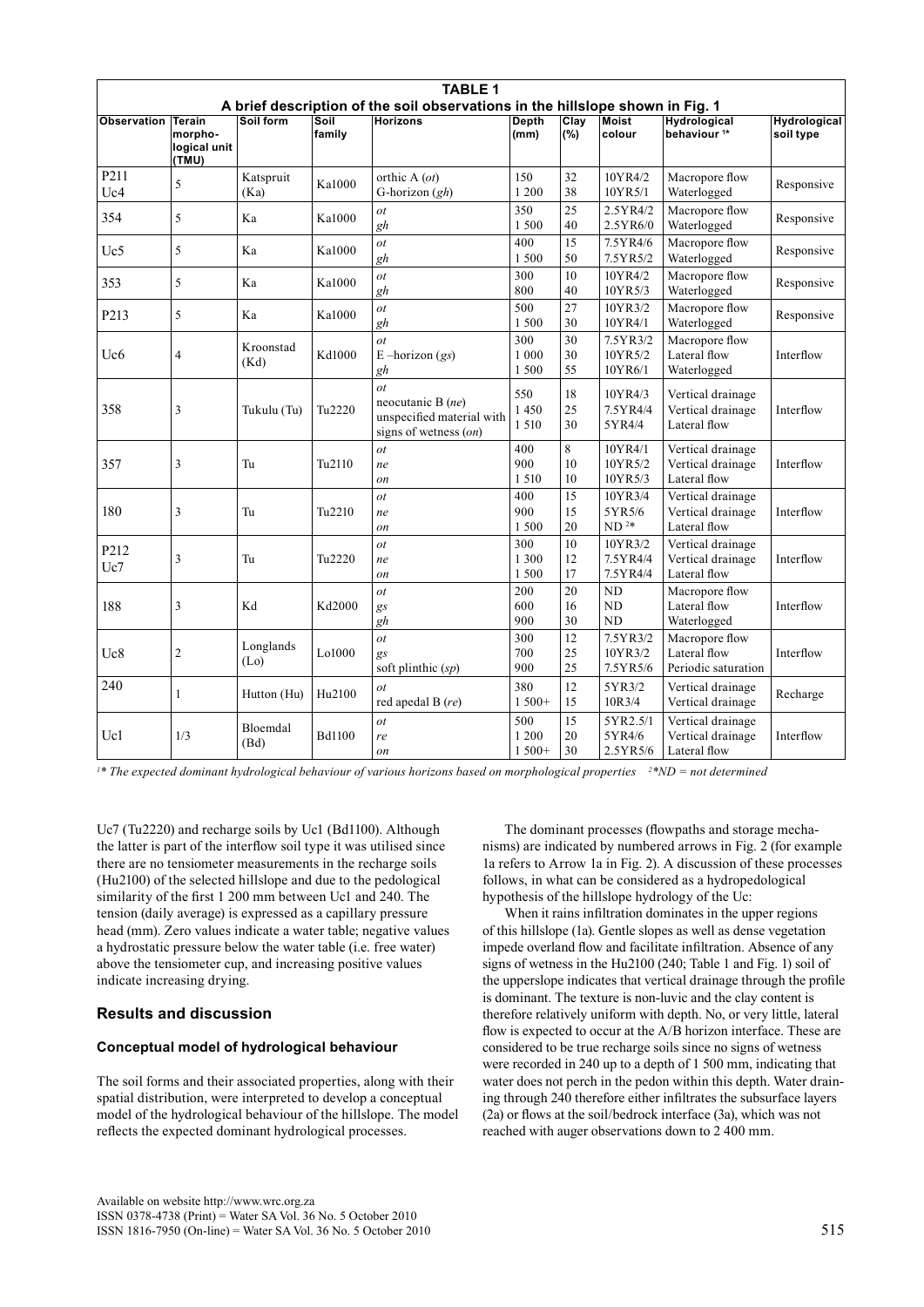

*Figure 2 Conceptual hydrological behaviour of the selected hillslope based on soil interpretations. Various processes are indicated by the numbered arrows.*

Any water which does infiltrate the fractured rock would then either flow vertically and recharge regional aquifers (2b) or, when it encounters a layer with restricted permeability (aquitard), it would flow laterally (3b) and recharge perennial hillslope groundwater downslope.

The presence of interflow soils (Lo1000 and Kd2000 soil forms) located where the rock bedding plain surfaces near Uc8 (Fig. 1) is an indication that the bedding plane (Molteno shelf) has restricted permeability, promoting considerable flow at the soil/bedrock interface (3a). The greater part of the water draining through the Hu soil of the upper slope is therefore expected to flow laterally at the soil/bedrock interface.

Return flow (ex-filtration) to the soil surface (4) is expected as water flowing at the soil/bedrock interface reaches the protruding Molteno shelf. The amount of water exceeds the storage capacity of the soil and returns to the surface contributing to overland flow. It is expected that the overland flow has a short duration as the water will re-infiltrate when it reaches the Tu soils below the rock outcrop (1b).

Subsurface lateral flow (5a) in the form of flow at the soil/ bedrock interface is indicated by the *on* horizon present in the deep subsoil of the Tu soil of the midslope. This soil body is situated on the Molteno Formation. Groundwater responsible for the redoximorphic features of the *on* horizon is evidently supplied from the recharge soils (Hu2100) as return flow from the bedrock (2d). This return flowpath is expected to result in a fairly constant supply of water during the wet seasons to the *on*  horizon, reflecting its association with perennial groundwater.

The *gs* horizon in the Kd1000 form (Uc6; Table 1 and Fig. 1) of the lower slopes is an indication of the lateral flow of groundwater dominating at the A/B horizon interface (5b). Ka1000 and Kd1000 soils cover the entire TMU 4 and 5 positions of this hillslope. The gleyed conditions (P211, 354, Uc5, 353 and P213; Ka1000; Table 1 and Fig. 1) are indications that these profiles are saturated for long periods. The *gh* horizons have a low hydraulic conductivity that impedes infiltration. Precipitation does not infiltrate into these soils due to the saturated state of the *gh* horizon. The water maintaining saturation in these lower areas must therefore have another origin. It is

believed that there is another layer with restricted permeability present in the hillslope (Fig. 2). This layer deflects water which has infiltrated through the recharge soils (Hu2100) of the upperslope towards the lower-lying areas (3b), resulting in the presence of a perennial aquifer. These very wet Ka1000 soils respond rapidly to precipitation providing overland flow to the stream, the process described as saturation excess overland flow (7). Near-surface macropore flow might also play a significant role in this area, as water from the *gh* horizon pushes up into the more porous *ot* horizon and flows laterally. The *ot*  horizons of the Ka 1000 soils in the lower slope have Fe and Mn mottling, confirming periodic saturated conditions.

Since the *gh* horizon Ka and Kd soils (Table1) in the lower footslope and toeslope positions (Fig. 2) are saturated for long periods, the dominant flow direction within the pedon is upwards (6). Evapotranspiration will presumably extract more water from the soil than can infiltrate.

# **Evaluation of the conceptual model using tensiometer measurements**

Results for the selected period from the tensiometers in the Bd soil (Uc1, Table 1) show changes in the matric pressure in the *ot*  horizon after rainfall and slight changes in the *re* horizon (Fig. 3).

The *ot* horizon is only affected by rainfall during the first part of this period (Fig. 3). It seems that particular events greater than 5 mm affected this horizon on the same day, indicating rapid infiltration (1a). The horizon gradually dries out towards the end of this period (1 500 mm of suction), reflecting water extraction through ET.

The *re* horizon was only affected by a 32 mm rain storm on 10 April and became wetter approximately a day after the particular rain event due to infiltration (1a). It seems that during the smaller rain events, ET extracts the infiltrated water before it reaches this depth. This horizon gradually dried out towards the end of this period, but at a noticeable slower rate than the A horizon.

Tensiometer measurements of the *ot* horizon (300 mm) in the Tu soil (Uc7, Table 1), reflects rapid response after the 34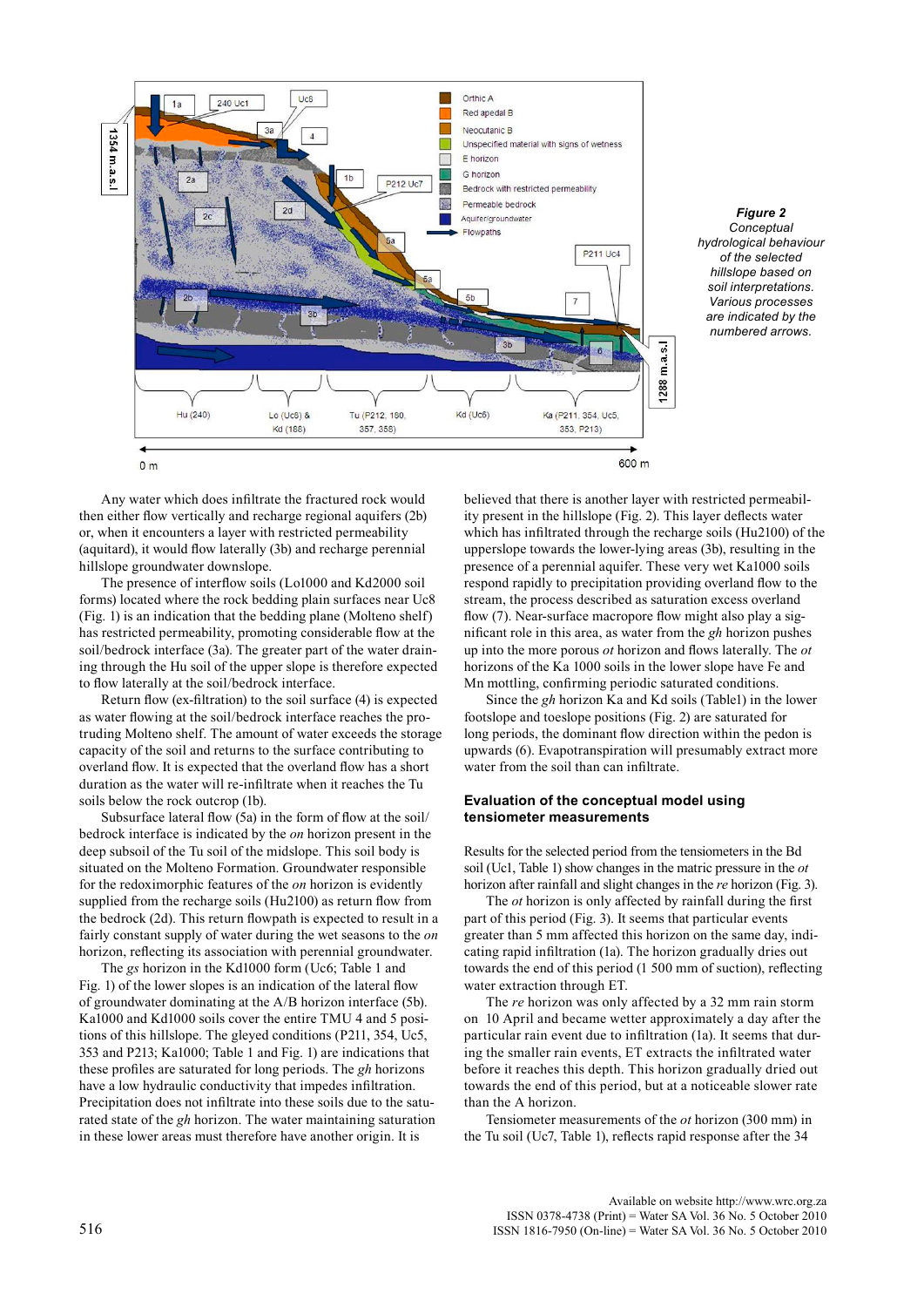

mm rain storm on 10 April 2002 (Fig. 4). This horizon came close to, but never reached saturation during the selected period and gradually dried out towards the end of the period.

The *ne* horizon responded very slightly to the rain on 10 April, implying some vertical drainage from the *ot* horizon. The *on* horizon however was saturated throughout the selected period. It did not respond to the rain storm on 10 April, implying that this horizon received water from another source and not through vertical drainage. The nearly constant capillary pressure of the *on* horizon further implies that this horizon loses water at a rate equal to the rate of obtainment (steady state flow). Supply from the bedrock to (2d in Fig. 2) is considered to be the dominant source of water saturating this horizon.

The matric potential of the horizons of the Ka soil responded differently to those of the Hu and Lo soils (Fig. 5). The *ot* horizon was saturated for long periods during this period (Fig. 5), with the water table reaching the surface (capillary pressure head of -350 mm). Although it gradually dried out, this horizon remained saturated for approximately 20 days after the last significant rain. This implies that water seeped towards this horizon (3b in Fig. 2) which satisfied the evaporative demand (6 in Fig. 2) and kept the horizon saturated. It was expected that overland flow would have been dominant following rain events during the period of saturation of this horizon due to saturation excess (7 in Fig. 2). The *gh* horizon (1 000 mm) remain saturated throughout the event confirming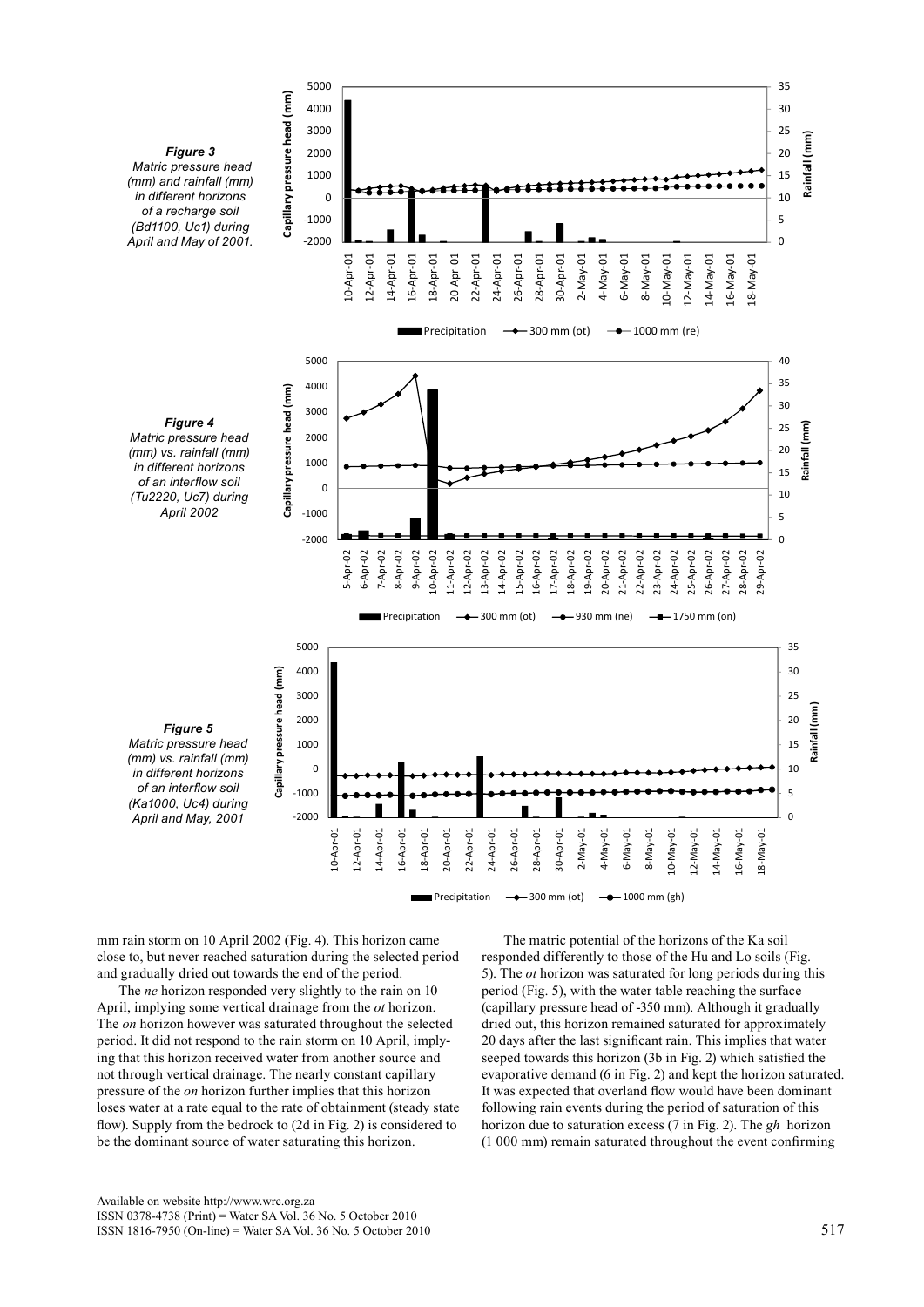| Table 2<br>Rainfall volumes on responsive soils adjacent to stream, streamflow volumes and rainfall<br>intensities for 6 rainfall events |              |              |                                        |                                    |                            |  |  |  |  |  |
|------------------------------------------------------------------------------------------------------------------------------------------|--------------|--------------|----------------------------------------|------------------------------------|----------------------------|--|--|--|--|--|
| Event                                                                                                                                    | Date         | Rain<br>(mm) | Rain on<br>responsive<br>soils $(m^3)$ | <b>Runoff</b><br>(m <sup>3</sup> ) | Intensity<br>$(mm.h^{-1})$ |  |  |  |  |  |
|                                                                                                                                          | $19-Sep-00$  | 23           | 1 1 5 0                                | 296                                | 1.05                       |  |  |  |  |  |
| $\mathfrak{D}$                                                                                                                           | $13-Sep-01$  | 24           | 1 1 9 0                                | 23                                 | 1.26                       |  |  |  |  |  |
|                                                                                                                                          | $25-Sep-04$  | 72           | 3 600                                  | 77                                 | 3.06                       |  |  |  |  |  |
|                                                                                                                                          | $27-Mar-00$  | 22           | 1 100                                  | 1 1 1 0                            | 1.4                        |  |  |  |  |  |
|                                                                                                                                          | $10$ -Apr-01 | 32           | 1600                                   | 1 7 3 1                            | 79.17                      |  |  |  |  |  |
| 6                                                                                                                                        | $10$ -Apr-02 | 34           | 1650                                   | 666                                | 1.74                       |  |  |  |  |  |

a constant recharge of these horizons (3a in Fig. 2) and the presence of perennial groundwater. This Ka1000 soil form is therefore a true saturation excess responsive soil.

### **Peak (quick) flow generation**

It is hypothesised in the conceptual model, based on soil morphological information, that saturation excess overland flow and/or near-surface macropore flow dominates in the lowerlying areas (7). Tensiometer data confirm the saturated state of these soils.

Data implies that responsive soils next to the stream will be the main contributors to peak flow generation. These soils occupy approximately 50 000  $m<sup>2</sup>$  of the Uc area. For this study, peak flow is assumed to stop 24 h after the end of the particular rain event. Rainfall intensity plays a dominant role in overland flow generation and was therefore taken into account. Table 2 presents rainfall and flow volumes as well as (average) rainfall intensities for selected rain events.

The first 3 events followed the dry winter period. The streamflow volume was lower than the rainfall volumes for these events, independent of the volume of rain or the intensity. This is because the *ot* horizon of the responsive soils was dry following extraction by evapotranspiration during the dry winter months, and needed to be recharged before any significant overland flow could occur. This process implies that responsive soils have a wetting-up phase in the beginning of the rain season.

During Event 4, with relatively low rainfall intensity, the rainfall on the responsive soils was almost exactly the same as the runoff for this event, supporting the hypothesis that responsive soils are the main contributor to peak flow with saturation excess overland flow and/or near-surface macropore flow as the flowpaths. During Event 5 the runoff exceeds the rainfall, which indicates that a greater area must have contributed to peak flow, or that there were subsurface contributions from upslope. This may result from contributions through infiltration excess, as the extremely high intensity storm clearly exceeds the final infiltration rate of these soils and overland flow (Hortonian flow) is generated on more soils. Event 6 followed a period where the evapotranspiration exceeded the rainfall and recharge of the *ot* horizon was needed prior to any overland flow; this explains the lower runoff compared to rainfall.

### **Baseflow generation**

It is hypothesised that all the water contributing to baseflow must flow through the *gh* horizons of the Ka and Kd soil forms before reaching the stream. If this hypothesis is correct the

volume of water lost by these horizons should therefore correspond with baseflow.

The *gh* horizon of P213 was selected as representative of the *gh* horizons. Its water content was taken as the average water content (measured with neutron water meter, BEEH (2003)) for this horizon during the period 5 May to 4 July 2001. This period was selected since it followed a wet period but no rain was recorded for the duration of the period itself. The volume of water that drained from this horizon was calculated using the Brooks-Corey-Burdine equation and parameter values from Lorentz et al. (2001) for a *gh* horizon in the Weatherley catchment:

$$
Se = \frac{\theta - \theta_r}{\theta_s - \theta_r} = \left(\frac{h_d}{h}\right)^{\lambda} for h > h_d
$$
 (1)

$$
and K(h) = Ks(Se)^{(2+3\lambda)/\lambda}
$$
 (2)

where:

*Se* = effective degree of saturation;

 $\theta$  = water content (m<sup>3</sup> m<sup>-3</sup>);

 $K(h)$  = unsaturated hydraulic conductivity (mm h<sup>1</sup>);

 $\theta$  = 0.351 (water content (m<sup>3</sup> m<sup>-3</sup> at saturation));

 $\theta$ <sup>*r*</sup> = 0.264 (residual water content (m<sup>3</sup> m<sup>-3</sup>));

 $h_d$  = 30.4 mm (air entry value);

 $\lambda$  = 0.562 (pore size distribution parameter);

 $K = 7.2$  mm h<sup>-1</sup> (P204 at 500 mm) (saturated hydraulic conductivity) and

 $h$  = water content measured in 90 mm soil layer.

Thus 
$$
Se = (30.4/h)^{0.562}
$$
 (3)

$$
K(h) = 7.2\left\{\left(\frac{30.4}{h}\right)^{0.562}\right\}^{6.559}
$$
 (4)

By combining equations (1) and (2) the *K* can be calculated for different water contents; for example if  $h = 80$  then *K* will be  $0.2$  mm h<sup>-1</sup>. A hydraulic conductivity curve based on this equation was drawn and from that a linear regression line in order to predict the *K(h)* at different water contents. The resulting linear regression was:

$$
(\log Kh + 3) = (39.3 \times \log \theta) - 75.5 \text{ in } \text{mm. } h^{-1} \quad (5)
$$

Equation (5) was used to calculate the potential outflow from all *gh* horizons in the Uc using water contents (h) measured at P213. These horizons occupy an area of 74 630 m<sup>2</sup>. The potential volume of water draining from these soils is expressed in  $m<sup>3</sup>$  day<sup>-1</sup> and compared to the stream runoff ( $m<sup>3</sup>$  day<sup>-1</sup>) for the selected period (Fig. 6).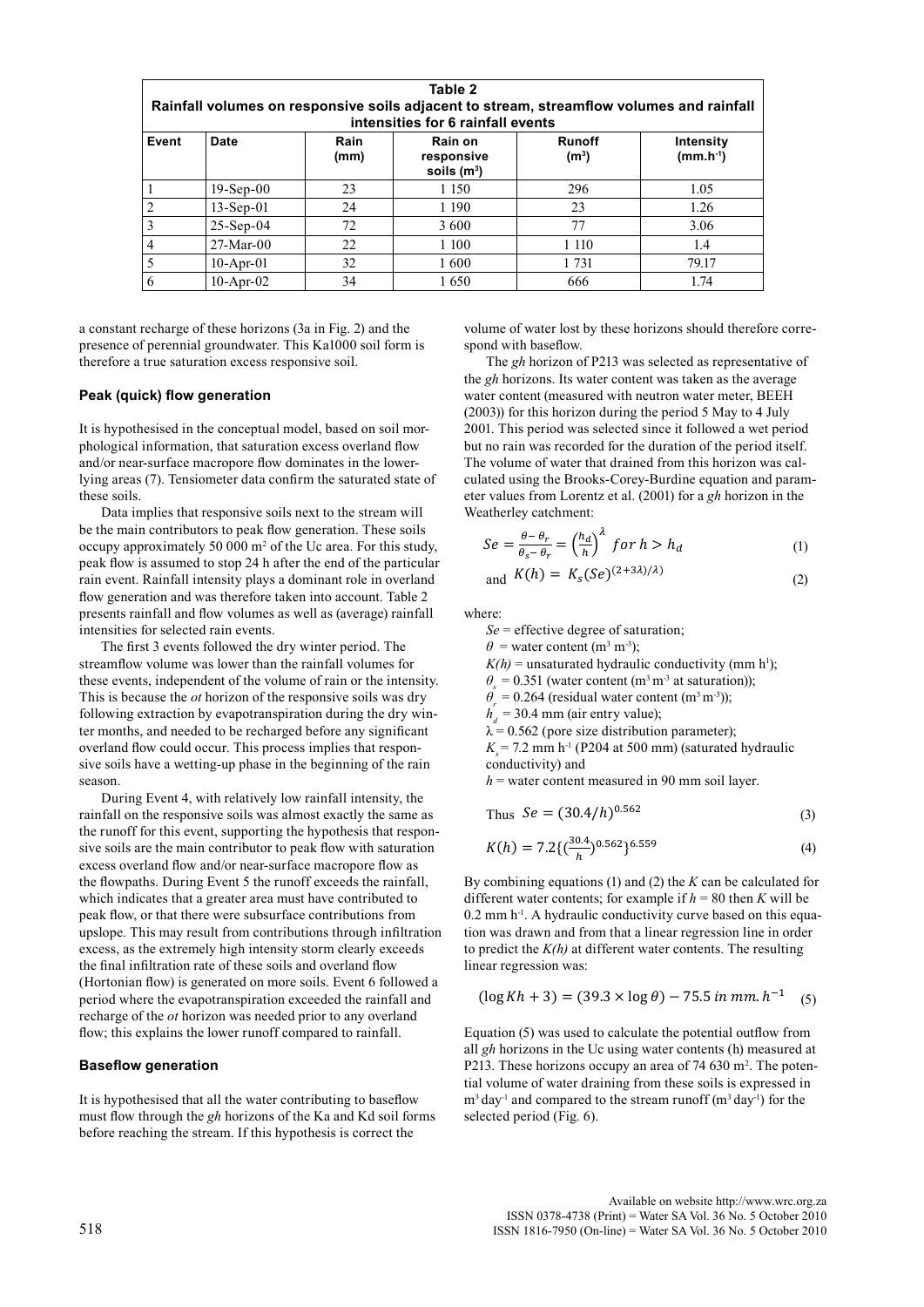

Baseflow estimated with the drainage equation for P213 gave a very good simulation of the actual streamflow  $(m^3)$ . The total streamflow estimated for this period is  $1\,607\,\mathrm{m}^3$  and the actual streamflow measured is  $1,875 \text{ m}^3$ , indicating that baseflow can be accounted for primarily with outflow from the *gh*  horizons in the lower slopes.

# **Conclusions**

The conceptual model based solely on soil morphological properties gave an acceptable indication of the hillslope hydrology for the selected hillslope in the upper sub-catchment of the Weatherley research catchment. Tensiometer readings and stream hydrograph analysis supported the conceptual model. This model serves as a basis for distinguishing between different streamflow generation mechanisms. Results produced estimates which are comparable with the actual streamflow volumes obtained from the stream hydrograph. Soil information is readily available and indentifying and interpreting soil properties and their relative distribution might aid in the understanding and predictions of hydrological processes and can be especially useful for predictions in ungauged basins.

# **References**

- ASANO Y, UCHIDA T and OHTE N (2002) Residence times and flow paths of water in steep unchannelled catchments, Tanakami, Japan. *J. Hydrol.* **261** 173-192.
- BEEH (2003) Weatherley Database V1.0. School of Bioresources Engineering and Enviromental Hydrology, University of KwaZulu-Natal, Pietermaritzburg.
- BEEH (2007) Weatherley Database V2.0. School of Bioresources Engineering and Enviromental Hydrology, University of KwaZulu-Natal, Pietermaritzburg.
- BOORMAN DB, HOLLIS JM and LILLY A (1995) Hydrology of soil types: a hydrologically-based classification of the soils of the United Kingdom. Report No. 126. Institute of Hydrology. UK.
- CHIRICO GB, MEDINA H and ROMANO N (2007) Uncertainty in predicting soil hydraulic properties at the hillslope scale with indirect methods. *J. Hydrol.* **334** 405-422.
- CLOTHIER BE, GREEN SR and DEURER M (2008) Preferential flow and transport in soil: progress and prognosis. *Eur. J. Soil Sci.* **59** 2-13.
- DE DECKER RH (1981) 1:250 000 Geological Series 3028 Kokstad. Council for Geoscience, Pretoria.
- DUNN SM and LILLY A (2001) Investigating the relationship between a soils classification and the spatial parameters of a conceptual catchment-scale hydrological model. *J. Hydrol.* **252** 157-173.
- Karvonen T, Koivusalo H, Jauhiainen M, Palko J and WEPPLING K (1999) A hydrological model for predicting runoff from different land use areas. *J. Hydrol.* **217** 253-265.
- LILLY A, BOORMAN DB and HOLLIS JM (1998) The development of a hydrological classification of UK soils and the inherent scale changes. *Nutr. Cycling Agroecosyst.* **50** 299-302.
- LIN H, BOUMA J and PACHEPSKY Y (2006) Revitalizing pedology through hydrology and connecting hydrology to Pedology. *Geoderma* **131** 255-256.
- LORENTZ SA, GOBA P and PRETORIUS J (2001) Hydrological Processes Research: Experiments and Measurements of Soil Hydraulic Characteristics. WRC Report No. 744/1/01. Water Research Commission, Pretoria.
- Lorentz SA, Thornton-Dibb S, Pretorius J and Goba P (2004) Hydrological Systems Modelling Research Programme: Hydrological Processes, Phase II: Quantification of Hillslope, Riparian and Wetland Processes. WRC Report No. K5/1061 and K5/1086. Water Research Commission, Pretoria.
- LORENTZ SA, BURSEY K, IDOWU O, PRETORIUS J and NGELEKA K (2007) Definition and Upscaling of Key Hydrological Processes for Application in Models. WRC Report No. K5/1320. Water Research Commission, Pretoria.
- MARéCHAL D and HOLMAN IP (2005) Development and application of a soil classification-based conceptual catchment-scale hydrological model. *J. Hydrol.* **312** 277-293.
- McGuire KJ, McDonnell JJ, Weiler M, Kendall C, McGlynn BJ, Welker JM and Seibert J (2005) The role of topography on catchment-scale water residence time. *Water Resour. Res.* **41** (W05002) DOI:10.1029/2004WR003657.
- Mosley MP (1982) Surface flow velocities through selected forest soils South Island, New Zealand. *J. Hydrol.* **55** 65-92.
- PACHEPSKY YA, RAWLS WJ and LIN HS (2006) Hydropedology and pedotransfer functions. *Geoderma* **131** 308-316.
- PARK SJ, MCSWEENEY K and LOWERY B (2001) Identification of the spatial distribution of soils using a process-based terrain characterization. *Geoderma.* **103** 249-272.
- PARK SJ and VAN DE GIESEN N (2004) Soil-landscape delineation to define spatial sampling domains for hillslope hydrology. *J. Hydrol*. **295** 28-46.
- QUINN T, ZHU AX and BURT JE (2005) Effects of detailed soil spatial information on watershed modelling across different model scales. *Int. J. Appl. Obs. Geo.* **7** 324-388.
- ROBERTS VG, HENSLEY M, SMITH-BAILLIE AL and PATTER-SON DG (1996) Detailed soil survey of the Weatherley catchment. ARC-ISCW Report No. GW/A/96/33. Agricultural Research Council – Institute for Soil, Climate and Water, Pretoria.
- RSA (REPUBLIC OF SOUTH AFRICA) (1998) National Water Act (Act No. 36 of 1998). *Government Gazette No. 19182.* Government printers. Pretoria.
- SCHULZE RE (1995) Hydrology and Agrohydrology: A Text to Accompany the ACRU 3.00 Agrohydrological Modelling System.